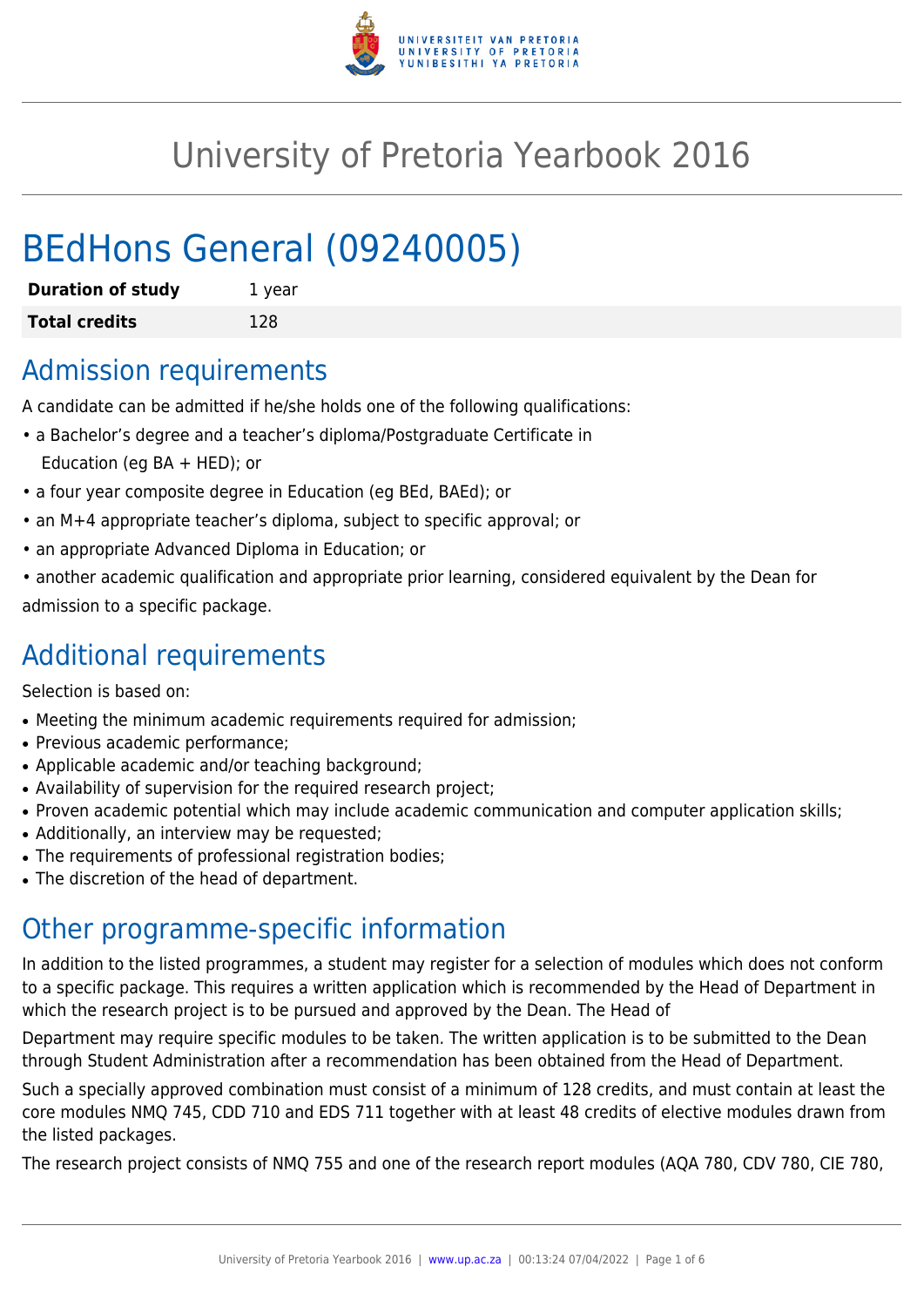

WEM 781, LSG 780 or SMP 780). At least one of the modules of the combination must be cognate with the research project.

The degree will be awarded as the Bachelor of Education Honours (General).

# Examinations and pass requirements

Subject to exceptions approved by the Dean, on the recommendation of the head of the department, a student may not sit for an examination for the honours degree more than twice in the same module.

A final-year student who has failed a maximum of three semester modules or their equivalent, with a final mark of at least 40% in each, may be admitted by the Dean to a special examination/s in these modules during January of the following year, provided that this will enable the student to comply with all the requirements for the degree.

# Research information

A research project is compulsory and must be handed in for examination, as prescribed by the particular department.

# Pass with distinction

The degree is conferred with distinction on a student who has obtained an average of at least 75%, with a minimum of 70% in each module.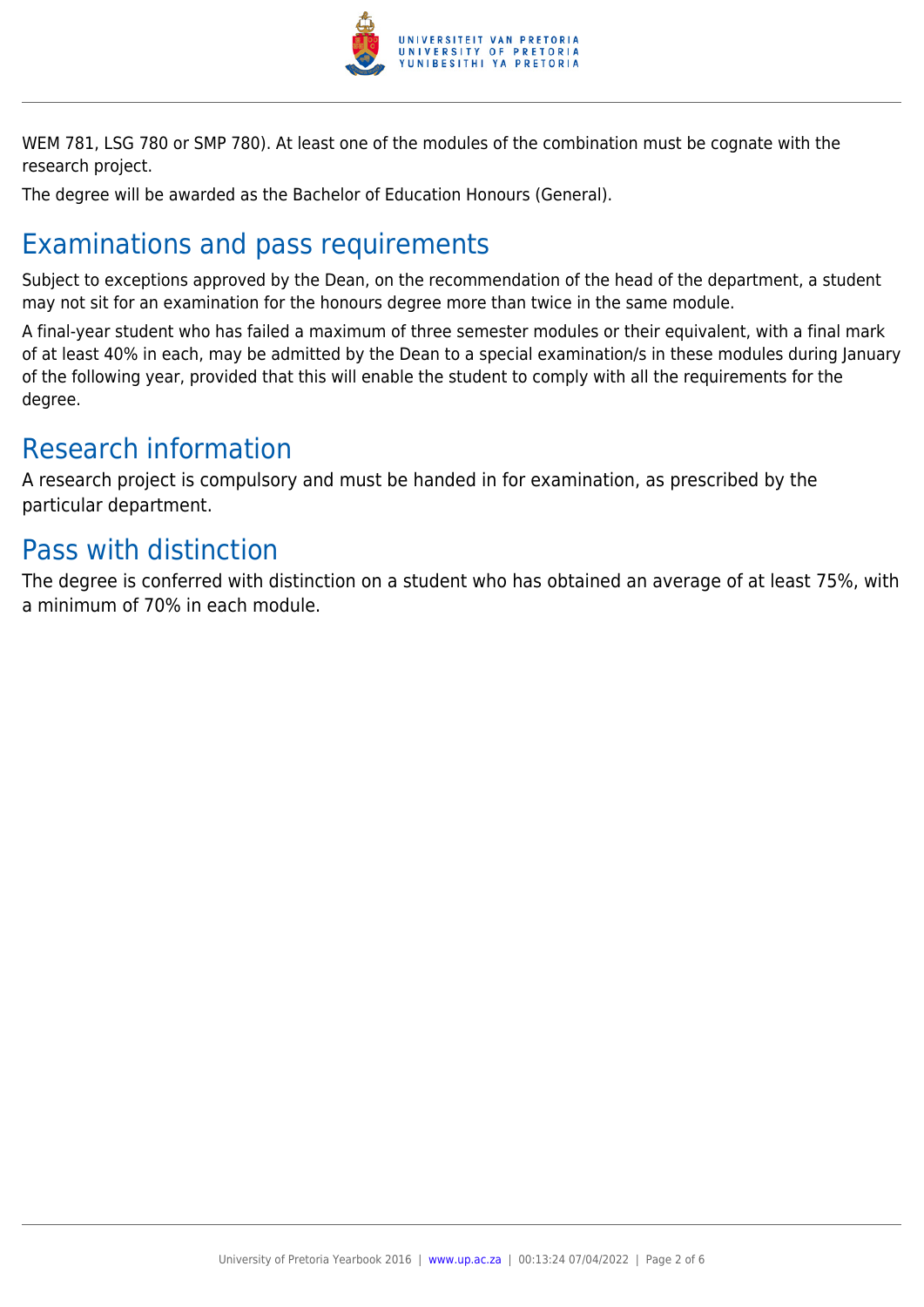

# Curriculum: Final year

**Minimum credits: 128**

## **Fundamental modules**

**Module can be a set of the contract of the contract of the contract of the contract of the contract of the contract of the contract of the contract of the contract of the contract of the contract of the contract of the co** 

### **Part 2: Research report 780 (AQA 780)**

| <b>Module Credits</b>         | 10.UU                      |
|-------------------------------|----------------------------|
| <b>Prerequisites</b>          | No prerequisites.          |
| Language of tuition           | Double Medium              |
| <b>Academic organisation</b>  | Science, Maths + Techno Ed |
| <b>Period of presentation</b> | Semester 1                 |
|                               |                            |

#### **Module content**

Write a short report. Small-scale action research in the school or work place. Research proposal development. Use qualitative and/or quantitative methods.

### **Part 2: Research report 780 (CDV 780)**

| <b>Module credits</b>         | 16.00                |
|-------------------------------|----------------------|
| <b>Prerequisites</b>          | No prerequisites.    |
| Language of tuition           | Double Medium        |
| <b>Academic organisation</b>  | Humanities Education |
| <b>Period of presentation</b> | Semester 1           |

#### **Module content**

Write a short report. Small-scale action research in the school or work place. Research proposal development. Use qualitative and/or quantitative methods.

### **Part 2: Research report 780 (CIE 780)**

| <b>Module credits</b>         | 16.00                      |
|-------------------------------|----------------------------|
| <b>Prerequisites</b>          | No prerequisites.          |
| Language of tuition           | Double Medium              |
| <b>Academic organisation</b>  | Science, Maths + Techno Ed |
| <b>Period of presentation</b> | Semester 2                 |

#### **Module content**

This module equips students to develop core competencies regarding the conceptualisation and undertaking of a research project within a CIE (computer integrated education) or ICT (information and communication technology) context. Students should have a clear understanding of the elements that comprise a research repoort which include formulating a resarch proposal and conducting and applying basic and appropriate research methodology. A research report for presentation of the research is written.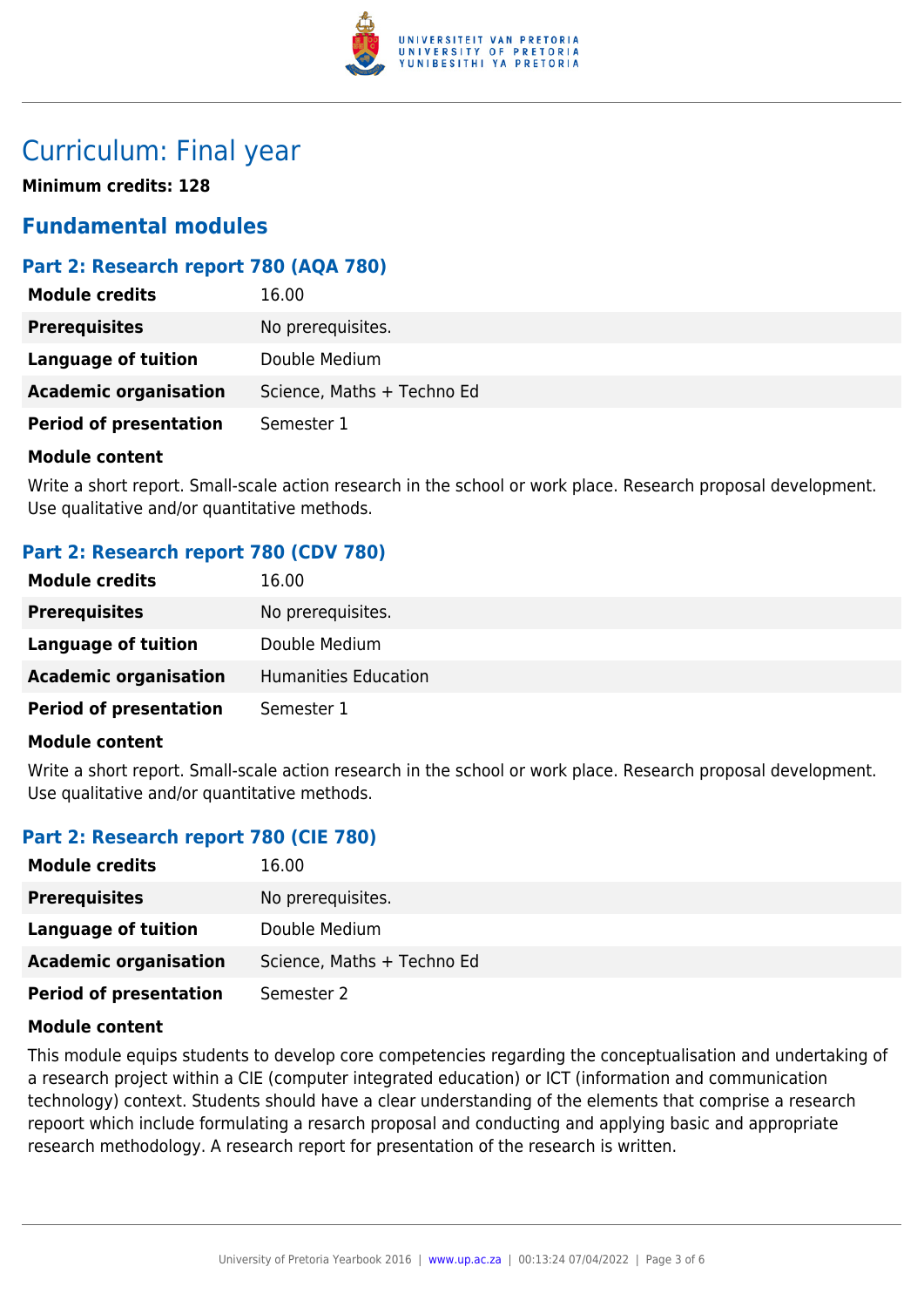

### **Part 2: Research report 780 (LSG 780)**

| <b>Module credits</b>         | 16.00                     |
|-------------------------------|---------------------------|
| <b>Prerequisites</b>          | No prerequisites.         |
| Language of tuition           | Double Medium             |
| <b>Academic organisation</b>  | Early Childhood Education |
| <b>Period of presentation</b> | Semester 2                |

#### **Module content**

Research project of limited scope. Application of quantitative and/or qualitative research methods. Writing a research report and presenting a research paper in a team.

### **Part 2: Research report 780 (SMP 780)**

| <b>Module credits</b>         | 16.00                      |
|-------------------------------|----------------------------|
| <b>Prerequisites</b>          | No prerequisites.          |
| Language of tuition           | Double Medium              |
| <b>Academic organisation</b>  | Science, Maths + Techno Ed |
| <b>Period of presentation</b> | Semester 1                 |

#### **Module content**

Write a research report; Small-scale action research in the teaching/training situation. Research proposal development; Use quantitative and/or qualitative methods.

#### **Part 2: Research report: Values-driven education 781 (WEM 781)**

| <b>Module credits</b>         | 16.00                         |
|-------------------------------|-------------------------------|
| <b>Prerequisites</b>          | No prerequisites.             |
| <b>Contact time</b>           | 1 lecture per week            |
| <b>Language of tuition</b>    | Both Afr and Eng              |
| <b>Academic organisation</b>  | Education Management + Policy |
| <b>Period of presentation</b> | Semester 1                    |

#### **Module content**

Theory and practical research on: values, human rights (a values perspective). Integration/cohesion, diversity, democracy. Managing values and human rights in education.

#### **Part 1: Research proposal 755 (NMQ 755)**

| <b>Module credits</b>         | 16.00                          |
|-------------------------------|--------------------------------|
| Language of tuition           | Both Afr and Eng               |
| <b>Academic organisation</b>  | <b>Education Dean's Office</b> |
| <b>Period of presentation</b> | Semester 1                     |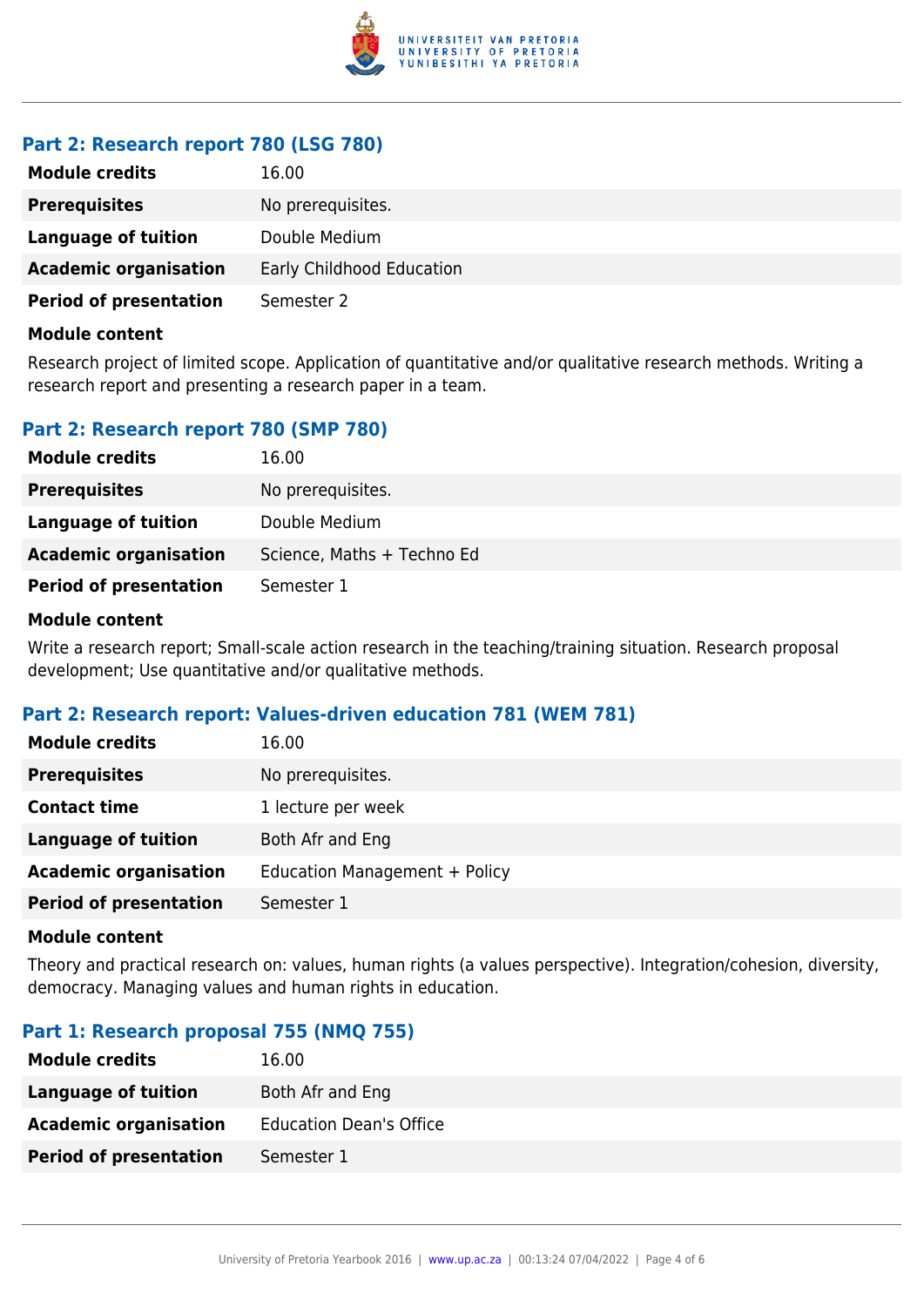

#### **Module content**

Guided literature research, formulation of a conceptual framework and development of a research proposal for a supervised research project of limited scope.

## **Core modules**

### **Curriculum development 710 (CDD 710)**

| <b>Module credits</b>         | 16.00                      |
|-------------------------------|----------------------------|
| <b>Prerequisites</b>          | No prerequisites.          |
| <b>Language of tuition</b>    | Double Medium              |
| <b>Academic organisation</b>  | Science, Maths + Techno Ed |
| <b>Period of presentation</b> | Semester 1 or Semester 2   |

#### **Module content**

Principles and foundations of curriculum/programme design and development. International and national models and trends in curriculum/programme development. Principles of outcomes-based programming in the SAQA context. Curriculum development models and instruments in action. Situation and task analysis needs assessment. Development. Dissemination. Implementation as a change process. Assessment and evaluation.

### **Educational research methodology 745 (NMQ 745)**

| <b>Module credits</b>         | 16.00                          |
|-------------------------------|--------------------------------|
| <b>Language of tuition</b>    | Both Afr and Eng               |
| <b>Academic organisation</b>  | <b>Education Dean's Office</b> |
| <b>Period of presentation</b> | Semester 1                     |

#### **Module content**

The nature of educational enquiry: contexts of research, research ethics, truth, rationality, subjectivity and objectivity; Quantitative and qualitative modes of enquiry, research designs and data collection techniques. Various approaches to qualitative research including case study research, historical research, ethnographic research, and action research. Basic concepts and principles of quantitative research. Statistical techniques in the educational research process. Survey methodology and questionnaire design. Classification and graphical representation of data. Descriptive measures. Statistical inference. Data-processing procedures. Parametric versus non-parametric tests. Some test statistics (e.g. F-Test and T-test). Formulating a research methodology for a limited project.

#### **Philosophy and social imperatives of education 711 (EDS 711)**

| <b>Module credits</b>         | 16.00                         |
|-------------------------------|-------------------------------|
| Language of tuition           | Both Afr and Eng              |
| <b>Academic organisation</b>  | <b>Educational Psychology</b> |
| <b>Period of presentation</b> | Semester 1                    |
|                               |                               |